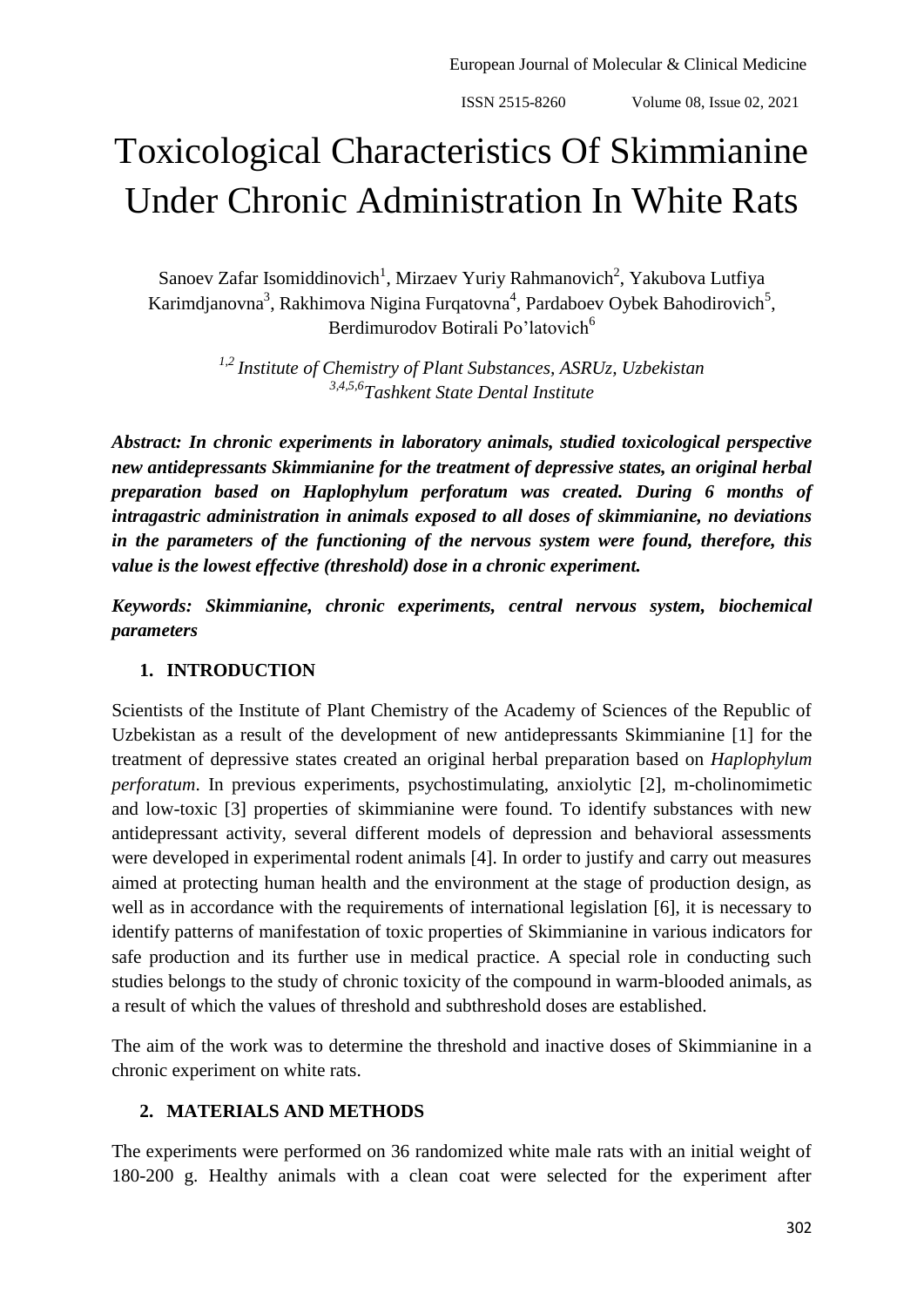European Journal of Molecular & Clinical Medicine

ISSN 2515-8260 Volume 08, Issue 02, 2021

intragroup adaptation. The treatment of animals was consistent with the ethical principles of good laboratory practice [7]. Skimmianine (SCM) was injected into the stomach of experimental animals using a needle probe. Distilled water was used as a solvent.

The study of toxic properties was carried out by administering fixed doses of Skimmianine to male white rats for 6 months (5 days a week). The animals were divided into 4 groups of 6 individuals each: I-control and II, III, IV-experimental, exposed to 1/4500, 1/45 and 1/9 of LD<sub>50</sub> (0.1; 10 and 50 mg / kg, respectively). The control group was administered distilled water in equivalent volumes.

During the experiment, changes in the body weight of animals were recorded. At the end of the experiment, a number of indicators of behavioral activity in the "Open field" installation were studied in rats. After simultaneous decapitation of rats during autopsy, the relative mass coefficients (RMC) of internal organs – heart, kidneys, liver, spleen, thymus, adrenal glands, lungs-were determined. To characterize the functional state of the body of experimental animals, the morphofunctional composition of peripheral blood was studied (hematological analyzer Mythic18, Switzerland), and a number of biochemical parameters of blood serum were also determined (automatic biochemical analyzer Accent 200, Poland).

The results of the studies were processed by conventional methods of variational statistics. When assessing the differences between the groups, the Student's parametric t-test with the Bonferroni correction or the nonparametric Mann-Whitney U-test were used. The critical level of significance when testing statistical hypotheses was assumed to be p≤0.05.

## **3. RESULTS**

During 6 months of the experiment, no animal deaths were observed in any of the experimental groups. Chronic administration of SCM at doses of 50; 10 and 0.1 mg / kg did not cause significant changes in the condition of experimental animals, also, during the experiment, experimental animals did not differ from the control ones in terms of body weight gain. The functional state of the central nervous system of experimental animals in a chronic experiment was evaluated by the parameters of their behavioral activity. With the introduction of SCM in all doses, statistically significant changes in the behavior of animals of the experimental groups were noted, expressed according to the studied behavioral indicators in a significant increase from control rats both on the 26th day of administration (Table 1) and repeated on the 60th day of administration (Table 1).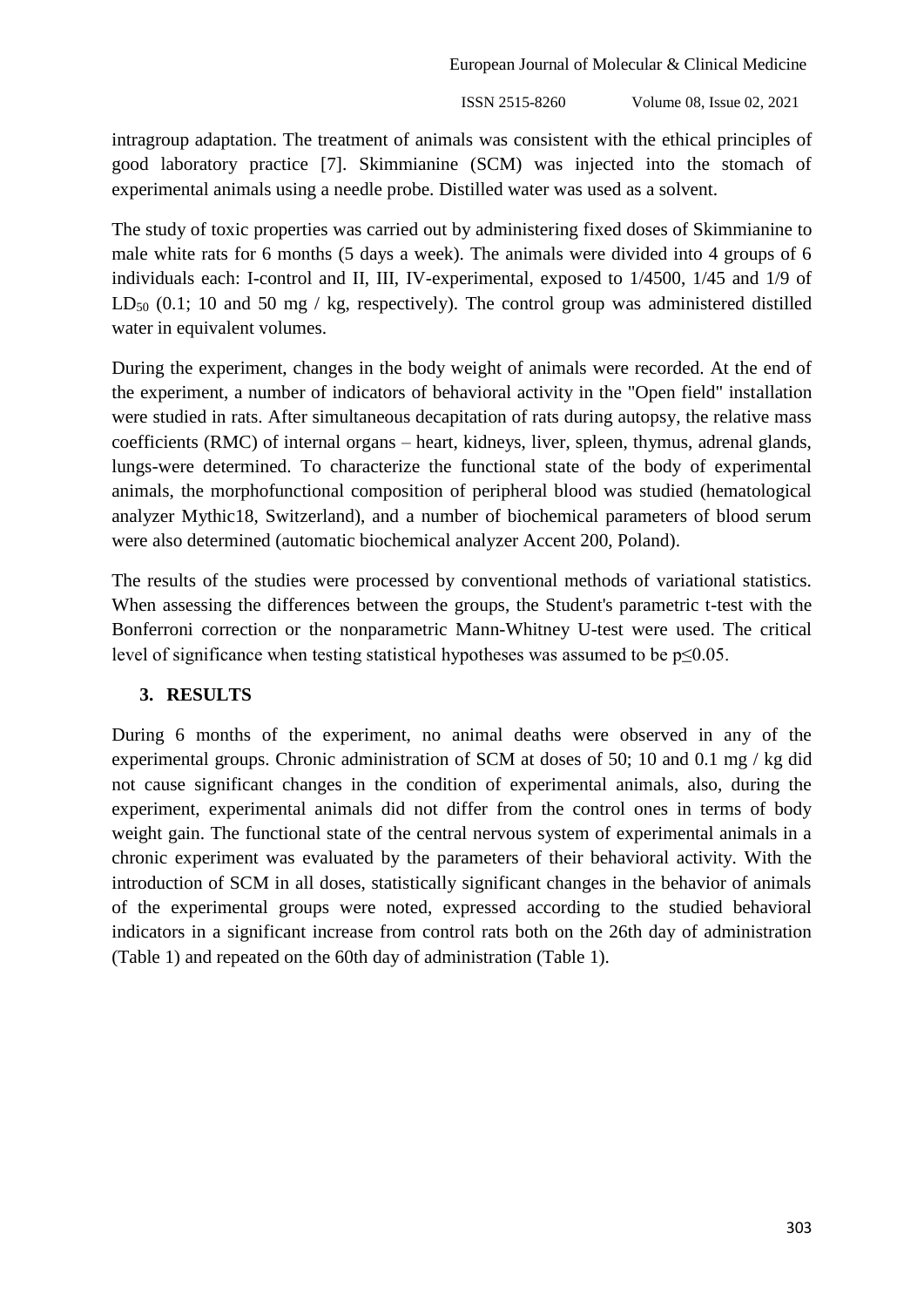ISSN 2515-8260 Volume 08, Issue 02, 2021

| The<br>comparison                     | Indicators                 |                 |               |                 |               |               |  |
|---------------------------------------|----------------------------|-----------------|---------------|-----------------|---------------|---------------|--|
| group                                 | pass<br>through<br>sectors | mink reflex     | plumbing      | grooming        | stool         | urine         |  |
| I-control                             | $11,7+5,16$                | $12,17\pm4,3$   | $1 \pm 0.43$  | $0,5+0,43$      | $2,17\pm2,15$ | $0,8{\pm}0,4$ |  |
| $II - 0,1$ mg/kg                      | $27.7 \pm 3.87*$           | $25,8 \pm 4,3*$ | $2,7\pm1,72*$ | $0,3{\pm}0,4$   | $2+1.7$       | $0,1\pm0.4*$  |  |
| $III - 10$ mg/kg                      | $20.7 \pm 6.88*$           | $13,5+5,16$     | $1,7+2,58$    | $0,67{\pm}0,43$ | $3,8\pm2,15$  | $0*$          |  |
| IV - $50 \frac{\text{mg}}{\text{kg}}$ | $13,7+4,73$                | $10,3{\pm}3,8$  | $1 \pm 0.43$  | $0,5\pm0,4$     | $2+1,3$       | $0^*$         |  |

## Table-1.Indicators of behavior of white rats when administered skimmianine in a chronic experiment day 26 administration n=6

Note. \* - differences are statistically significant, p≤0.05

Indicators of behavior of white rats when administered skimmianine in a chronic experiment day 60 administration n=6

| The<br>comparison            | Indicators                 |                 |               |                 |                 |                  |
|------------------------------|----------------------------|-----------------|---------------|-----------------|-----------------|------------------|
| group                        | pass<br>through<br>sectors | mink<br>reflex  | plumbing      | grooming        | stool           | urine            |
| I-control                    | $10,2{\pm}2,15$            | $8,83\pm3,44$   | $0,5+0,43$    | $0,17\pm0,43$   | $1,3+0,43$      | $2,8+1,3$        |
| $\mathbf{I}$<br>0,1<br>mg/kg | $25,5 \pm 5,16*$           | $24 \pm 7.3*$   | $2\pm 0.86*$  | $1 \pm 0.43*$   | $0,33\pm0,43*$  | $0.3 \pm 0.4*$   |
| 10<br>III<br>mg/kg           | $21 \pm 3,44*$             | $23 \pm 2.58*$  | $1,3+0,43*$   | $1,17\pm0,43*$  | $0.67 \pm 0.43$ | $0.83 \pm 0.86*$ |
| 50<br>IV<br>mg/kg            | $16\pm4.3*$                | $18,3{\pm}3,1*$ | $1 \pm 0.43*$ | $0.67 \pm 0.4*$ | $0,5\pm0,43*$   | $1 \pm 0.43*$    |

Note. \* - differences are statistically significant, p≤0.05

Administration of SCM at doses of 0.1, 10 and 50 mg / kg for 6 months did not cause changes in the RMC of internal organs – heart, liver, kidneys, lungs, spleen, and adrenal glands in rats compared to control animals. Macroscopic examination of internal organs also showed that the drug does not cause general pathological and specific destructive changes in the organs and tissues of animals, the state of internal organs in experimental and control rats corresponded to the norm (Table 3).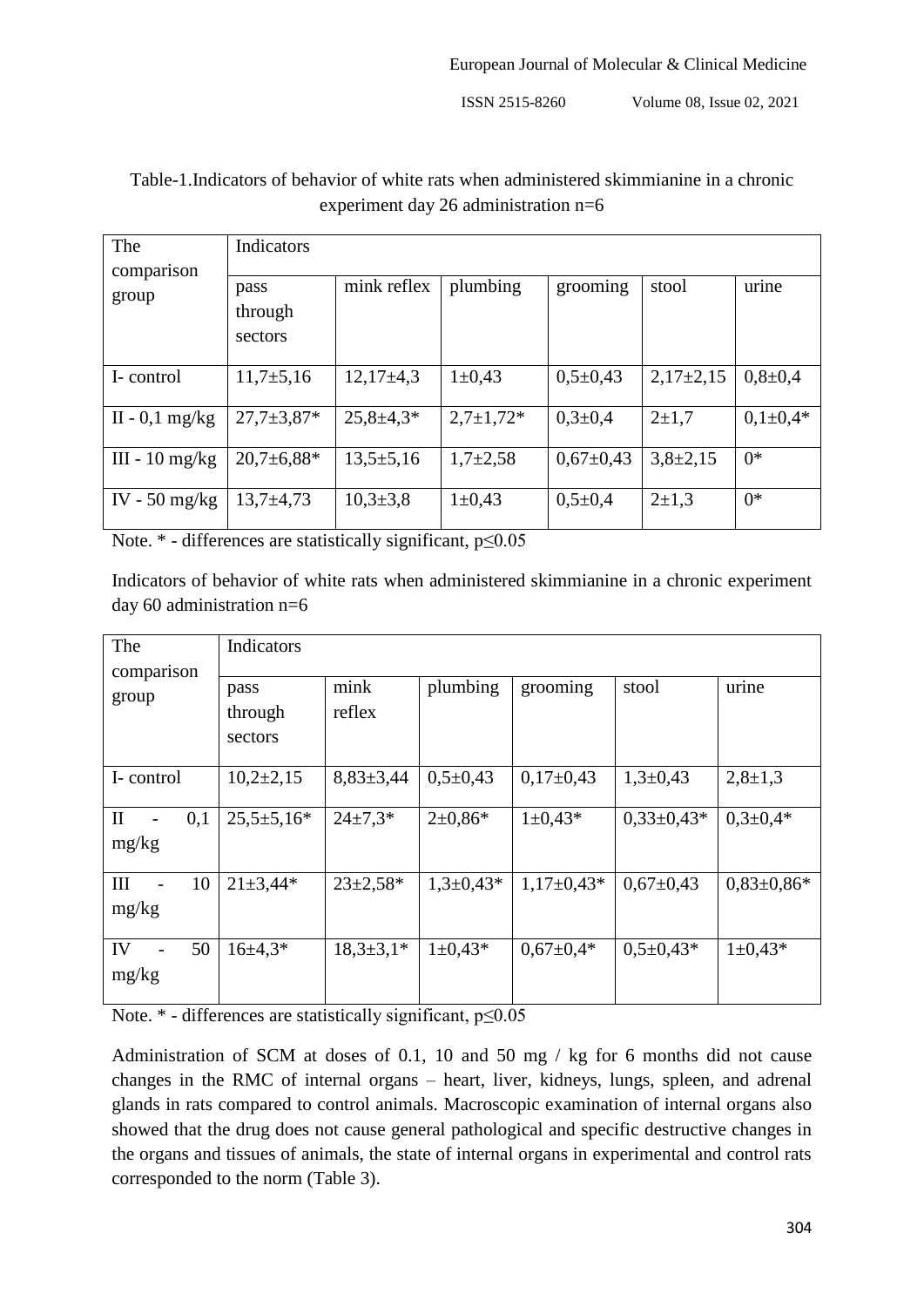ISSN 2515-8260 Volume 08, Issue 02, 2021

| <b>RMC</b> bodies | I-control        | II-experimental  | III-experimental            | IV-experimental             |
|-------------------|------------------|------------------|-----------------------------|-----------------------------|
|                   |                  | $0.1$ mg / kg    | $10 \text{ mg} / \text{kg}$ | $50 \text{ mg} / \text{kg}$ |
| Liver             | $6,8{\pm}0,88$   | $7,12\pm0.6$     | $7,15\pm1,0$                | $7,3{\pm}1,1$               |
| renals            | $1,47\pm0,13$    | $1,52\pm0.2$     | $1,58 \pm 0,13$             | $1,6{\pm}0,2$               |
| suprarenal        | $0.058 \pm 0.02$ | $0.06 \pm 0.008$ | $0,061\pm0,01$              | $0.06 \pm 0.01$             |
| Spleen            | $0,93\pm0,1$     | $0,93\pm0,17$    | $1,05\pm0,21$               | $1 \pm 0.36$                |
| Heart             | $0.7 \pm 0.08$   | $0,83\pm0,13$    | $0.9 \pm 0.08$              | $1,0+0,16$                  |
| light             | $2,23\pm0,3$     | $2,2+0,69$       | $2,5\pm0,3$                 | $2,5+0,5$                   |
| thymus            | $0,19\pm0,06$    | $0,15\pm0.07$    | $0,16\pm0.03$               | $0,17\pm0.05$               |

# Table 3.Relative mass coefficients of internal organs of rats with the introduction of SCM in a chronic experiment g / kg

In the future, a study of blood cells was conducted, which showed that SCM in doses of 0.1, 10 and 50 mg / kg does not have a negative effect on the functioning of the "red sprout"system. Similarly, in all experimental groups, the values of platelet parameters corresponded to the control values. Also, no statistically significant changes in the leukogram were found in comparison with the control group of animals (Table 4).

Table-4.Morphofunctional blood parameters of white rats exposed to SCM in a chronic experiment

| Indicators         | The comparison group |                     |                  |                             |  |
|--------------------|----------------------|---------------------|------------------|-----------------------------|--|
|                    | I-control            | $II-$               | $III-$           | $IV-$                       |  |
|                    |                      | experimental        | experimental 10  | experimental                |  |
|                    |                      | $0.1$ mg / kg       | mg / kg          | $50 \text{ mg} / \text{kg}$ |  |
| HGB- $10^9$ g/l    | $128,2 \pm 15,48$    | $147,3 \pm 14,62^*$ | $122,5+18,5$     | $116 \pm 15.5*$             |  |
| RBC- $10^{12}$ g/l | $7,58 \pm 1,35$      | $8,11\pm0,93*$      | $7,07\pm1,12*$   | $6,53\pm1,08*$              |  |
| HCT-%              | $40,13\pm5,42$       | $45,6{\pm}5,01*$    | $39,3 \pm 5,98$  | $35,3{\pm}5,4*$             |  |
| MCV-fl.            | $53,82 \pm 2,75$     | $56,32\pm0.9*$      | $55,82 \pm 2,1$  | $54,32 \pm 2,7$             |  |
| MCH-pg.            | $17,05 \pm 0.95$     | $18,2{\pm}0,43*$    | $17,32 \pm 0.65$ | $17,3 \pm 0.52$             |  |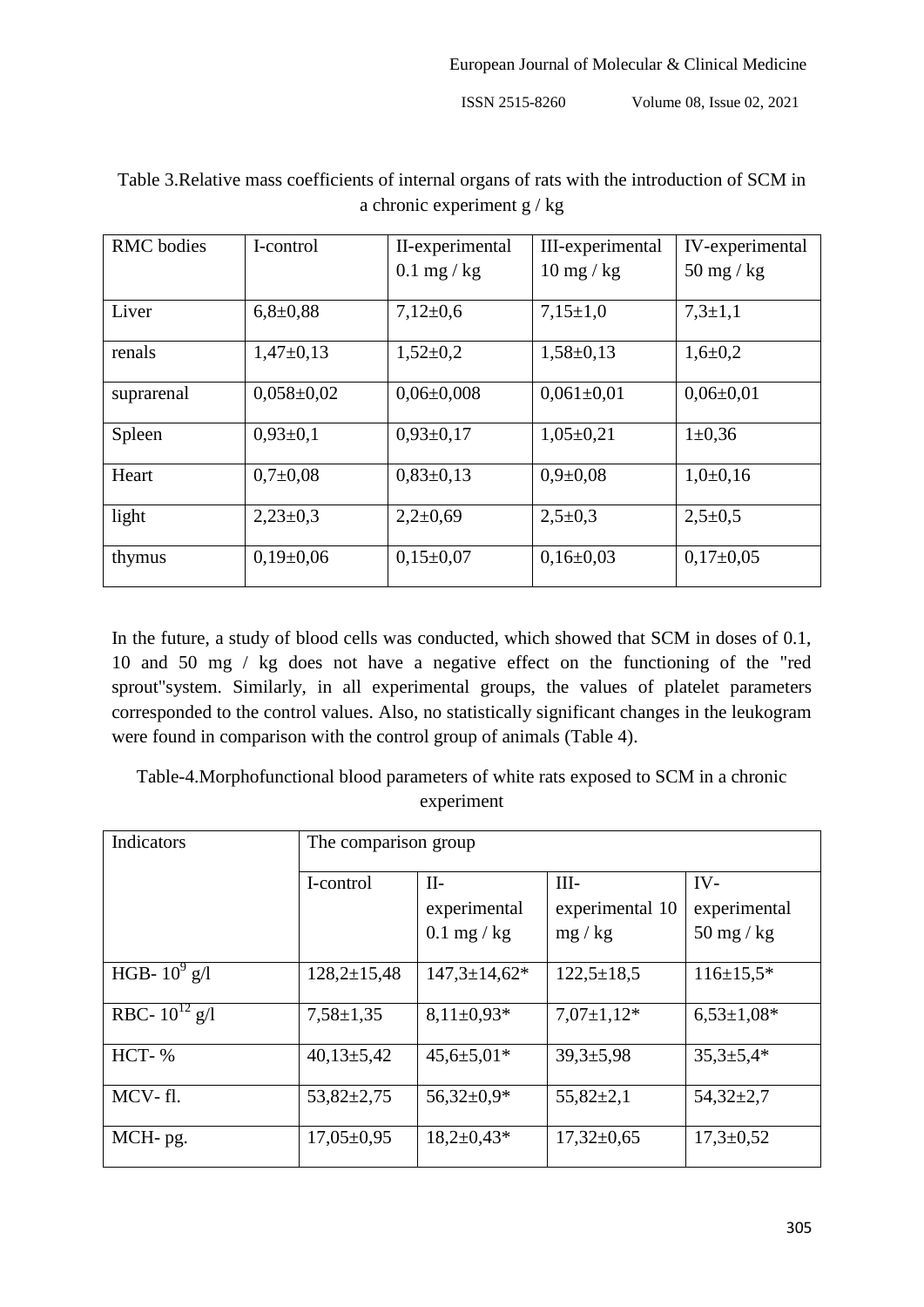European Journal of Molecular & Clinical Medicine

| WBC- $10^9$ g/l   | $8,08 \pm 1,94$   | $8,72\pm2,1*$     | $8,83\pm3,9*$    | $10,01\pm1,8*$   |
|-------------------|-------------------|-------------------|------------------|------------------|
| PLT-10 $^{9}$ g/l | $710,7 \pm 109,2$ | $680,5 \pm 105*$  | 740,83±71,4*     | $672 \pm 225*$   |
| MPV-fl.           | $7,3\pm0,13$      | $7,72\pm0.3*$     | $7,9 \pm 0,34*$  | $7,68 \pm 0,17*$ |
| $PCT-$ %          | $0,525\pm0,08$    | $0,526 \pm 0.09$  | $0,605 \pm 0,04$ | $0,493\pm0,12$   |
| <b>PDW</b>        | $13,6 \pm 0,13$   | $13,92 \pm 0,34*$ | $13,93\pm0,26*$  | $13,72 \pm 0,34$ |

ISSN 2515-8260 Volume 08, Issue 02, 2021

Note. \* - differences are statistically significant, p≤0.05

In order to assess the toxic effect of the studied compound on the body in a chronic experiment, biochemical parameters of the functioning of internal organs and systems, as well as blood serum of experimental animals, were determined. The studied indicators are integral during toxicological studies and fully reflect both the general state and features of metabolism (protein, carbohydrate and lipid) of laboratory animals exposed to SCM. As the results of the study showed, chronic intragastric administration of SCM in doses of 0.1, 10 and 50 mg / kg reduces cholesterol, but did not lead to a significant deviation of the considered indicators from those registered in the control series (Table 5).

Table-5.Biochemical parameters of blood serum of white rats exposed to chronic SCM exposure

| Indicators          | The comparison group |                   |                  |                             |  |
|---------------------|----------------------|-------------------|------------------|-----------------------------|--|
|                     | I-control            | $II-$             | $III -$          | IV-                         |  |
|                     |                      | experimental      | experimental 10  | experimental                |  |
|                     |                      | $0.1$ mg / kg     | mg/kg            | $50 \text{ mg} / \text{kg}$ |  |
| Total protein mg/ml | $36,1{\pm}4,9$       | $43,6 \pm 4,5*$   | $40,6 \pm 8,7*$  | $41,4\pm 6,4*$              |  |
| Glucose mmol/l      | $4,74\pm0,84$        | $5,06\pm0,89*$    | $4,95 \pm 0,43*$ | $5,2{\pm}0.53*$             |  |
| $AST \, mmol/L$     | $0.61 \pm 0.3$       | $0.7 \pm 0.043*$  | $0.73 \pm 0.07*$ | $0,79\pm0,12*$              |  |
| Cholesterol mg/dl   | $41,7 \pm 16,7$      | $34,7 \pm 19,9^*$ | $23,3 \pm 14,5*$ | $23 \pm 8.6^*$              |  |
| Triglycerides mg/dl | $21,65\pm4,0$        | $22 + 9.5$        | $21,6 \pm 14,45$ | $21,15 \pm 5,72$            |  |
| $MDA$ nmol/mg       | $1,9+0,66$           | $2,0\pm0,8$       | $1,92\pm0,8$     | $1,41\pm0,44*$              |  |

Note. \* - differences are statistically significant, p≤0.05

## **4. DISCUSSION**

Thus, according to the results of the analysis of laboratory data, there is no pronounced negative effect of SCM in the applied doses on the processes of hematopoiesis, the functional